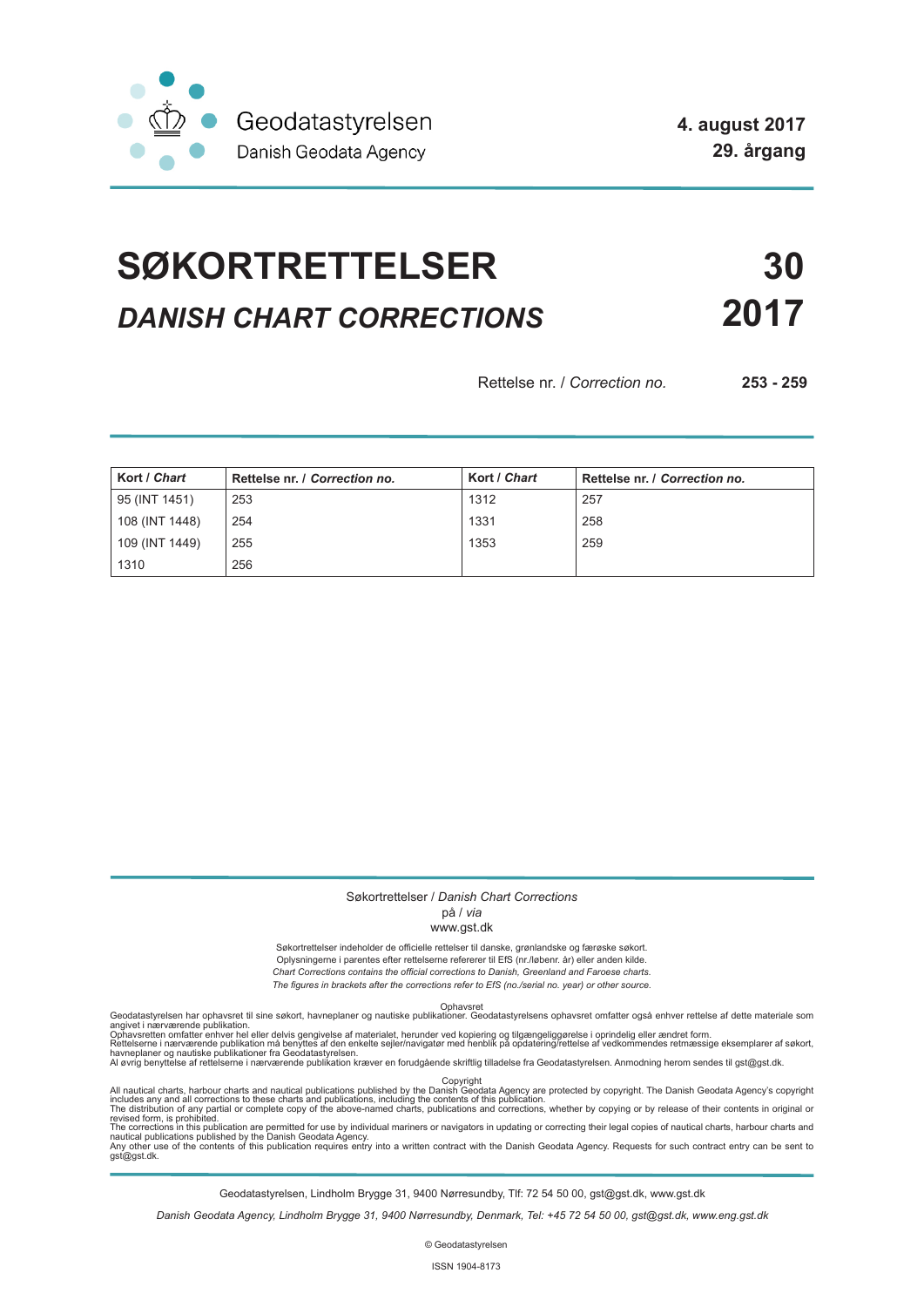| Rettelse nr. /<br><b>Correction no.</b> |                                                                                |                                  |                             |
|-----------------------------------------|--------------------------------------------------------------------------------|----------------------------------|-----------------------------|
| Kort / Chart<br>253                     |                                                                                |                                  |                             |
|                                         | <b>Esbjerg Havn</b>                                                            |                                  | 1) 55°28,734'N 008°24,568'E |
| 95 (INT 1451)                           | Tilføj mellem 1) - 5)<br>Insert between 1) - 5)                                |                                  | 2) 55°28,739'N 008°24,568'E |
|                                         |                                                                                |                                  | 3) 55°28,846'N 008°24,264'E |
|                                         | Tilføj på 1), 4) og 5)                                                         | ľ                                | 4) 55°29,090'N 008°24,430'E |
|                                         | Insert in $1$ , $4$ ) and $5$ )                                                |                                  | 5) 55°29,160'N 008°24,770'E |
|                                         |                                                                                |                                  |                             |
|                                         | Tilføj på 2) og 3) / Insert in 2) and 3)                                       | $\int$                           |                             |
|                                         |                                                                                |                                  | (30/649 2017)               |
|                                         |                                                                                |                                  |                             |
| 254                                     | <b>Oddesund</b>                                                                |                                  |                             |
| 108 (INT 1448)                          | Erstat / Replace                                                               | 모                                | 56°34,123'N 008°31,923'E    |
|                                         |                                                                                |                                  |                             |
|                                         | med / with                                                                     | ্র<br>R                          |                             |
|                                         |                                                                                |                                  | (19/420 2017)               |
| 255                                     | <b>Lille Rotholm</b>                                                           |                                  |                             |
| 109 (INT 1449)                          | Tilføj medfølgende udsnit                                                      |                                  | 56°42,931'N 009°10,546'E    |
|                                         | Insert accompanying block                                                      |                                  |                             |
|                                         |                                                                                |                                  |                             |
|                                         |                                                                                |                                  | (30/646 2017)               |
| 256                                     | Nuuk (Godthåb) S                                                               |                                  |                             |
| 1310                                    | Ref.: Søkortrettelser / Chart Corrections 48/632 2015                          |                                  |                             |
|                                         | Tilføj på 1) / Insert in 1)                                                    | $^{\mathcal{H}}$ Iso G 2s 26m 9M | 1) 64°09,855'N 051°42,843'W |
|                                         | Tilføj på 2) / Insert in 2)                                                    | $\vec{r}$ iso G.2s 9m 9M         | 2) 64°09,797'N 051°43,079'W |
|                                         | Tilføj tilhørende ledelinje                                                    | 2Iso.G#061°                      |                             |
|                                         | Insert associated leading line                                                 |                                  |                             |
|                                         |                                                                                |                                  |                             |
|                                         | Geodatastyrelsen har modtaget hy-                                              |                                  |                             |
|                                         | drografiske data over området langs                                            |                                  |                             |
|                                         | den nye kaj N for fyrene. Disse data er                                        |                                  |                             |
|                                         | under behandling, og et kortudsnit vil                                         |                                  |                             |
|                                         | snarest blive offentliggjort i Søkortret-                                      |                                  |                             |
|                                         | telser.                                                                        |                                  |                             |
|                                         | The Danish Geodata Agency has                                                  |                                  |                             |
|                                         | received hydrographic data covering                                            |                                  |                             |
|                                         | the area along the new quay N of the<br>lights. These data are currently being |                                  |                             |
|                                         | processed and a block correction will be                                       |                                  |                             |
|                                         | published in Chart Corrections shortly.                                        |                                  |                             |
|                                         |                                                                                |                                  | (30/643 2017)               |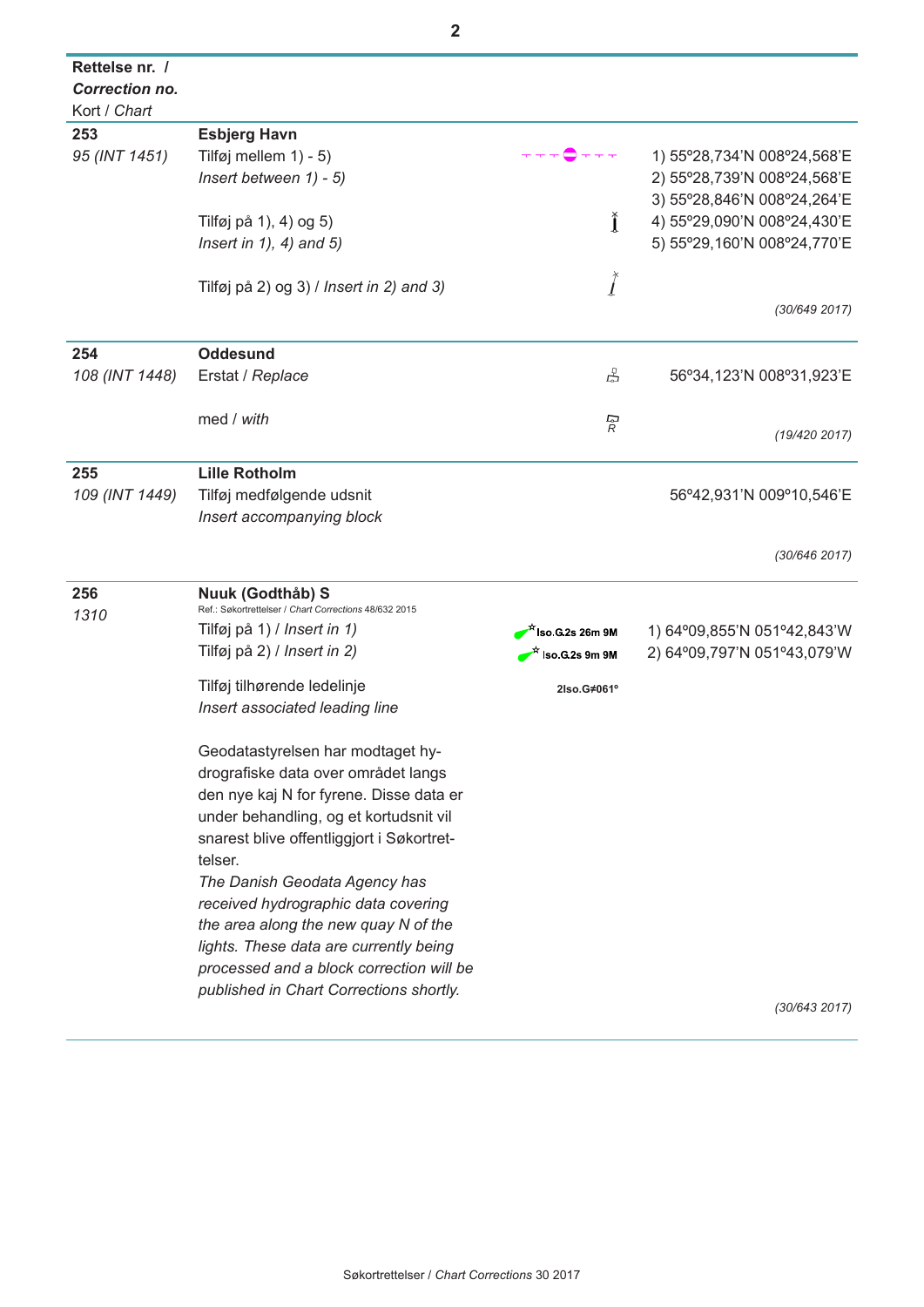**3**

**257** *1312*

## **Nuuk S**

Ref.: Søkortrettelser / *Chart Corrections* 48/633 2015 Tilføj på 1) / *Insert in 1)* Tilføj på 2) / *Insert in 2)*

Tilføj tilhørende ledelinje *Insert associated leading line*

Geodatastyrelsen har modtaget hydrografiske data over området langs den nye kaj N for fyrene. Disse data er under behandling, og et kortudsnit vil snarest blive offentliggjort i Søkortrettelser.

*The Danish Geodata Agency has received hydrographic data covering the area along the new quay N of the lights. These data are currently being processed and a block correction will be published in Chart Corrections shortly.*

*lights. These data are currently being processed and a block correction will be published in Chart Corrections shortly.*

 $\vec{r}$  iso G.2s 26m 9M  $\overrightarrow{r}$  iso G 2s 9m 9M 1) 64º09,855'N 051º42,843'W 2) 64º09,797'N 051º43,079'W

**2Iso.G≠061º**

*(30/643 2017)*



*(30/643 2017)*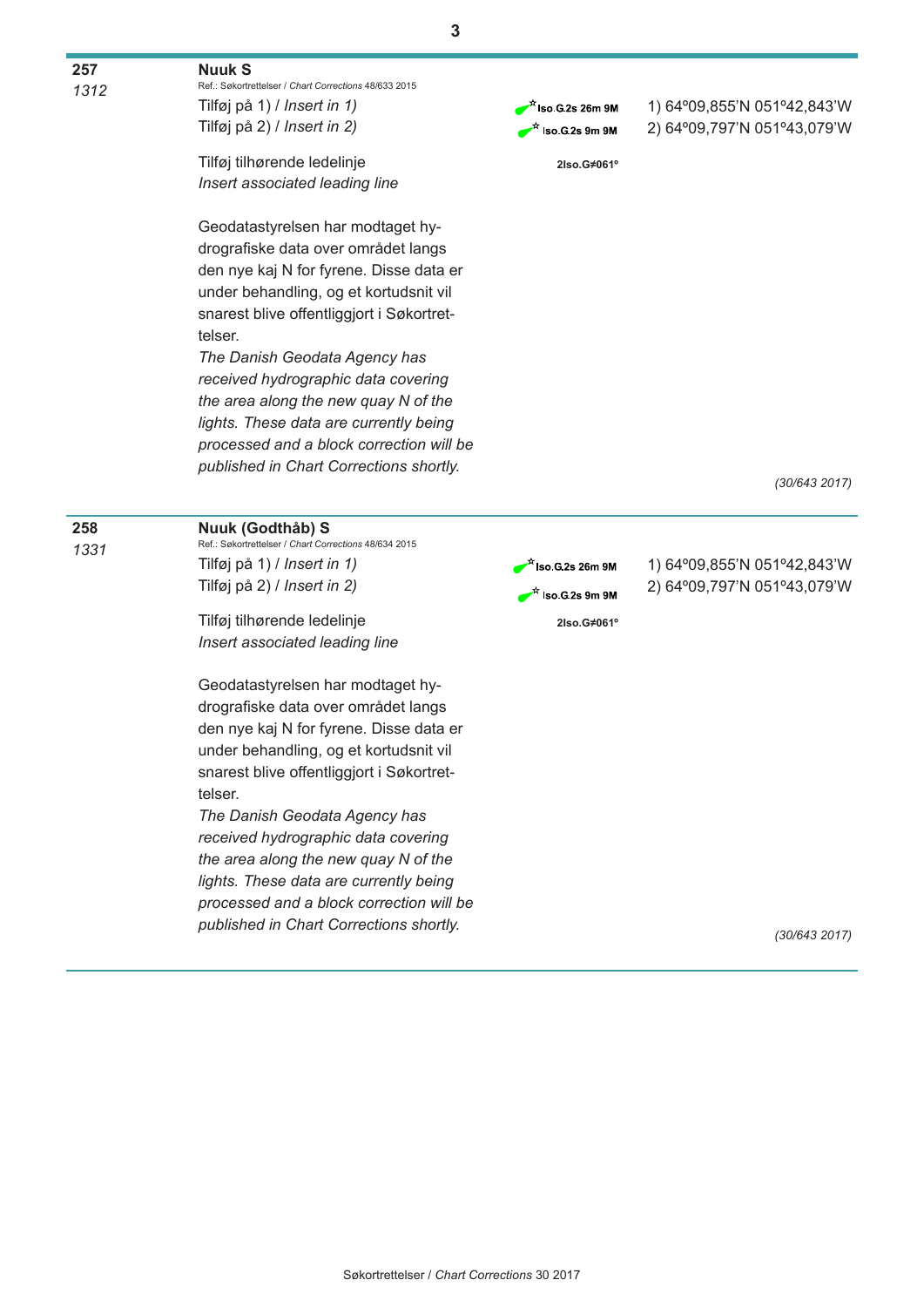| 259<br>1353 | <b>Qegertag Avalleg</b><br>Ref.: Søkortrettelser / Chart Corrections 24/220 2017<br>Erstat (exting) på 1) med<br>Replace (exting) in 1) with | Iso.G.2s 26m 9M | 1) 64°09,855'N 051°42,843'W<br>2) 64°09,797'N 051°43,079'W |
|-------------|----------------------------------------------------------------------------------------------------------------------------------------------|-----------------|------------------------------------------------------------|
|             | Erstat (exting) på 2) med<br>Replace (exting) in 2) with                                                                                     | Iso.G.2s 9m 9M  |                                                            |
|             | Tilføj tilhørende ledelinje og fyrdråber<br>Insert associated leading line and light<br>flares                                               | 2Iso.G#061°     |                                                            |
|             |                                                                                                                                              |                 | (30/643 2017)                                              |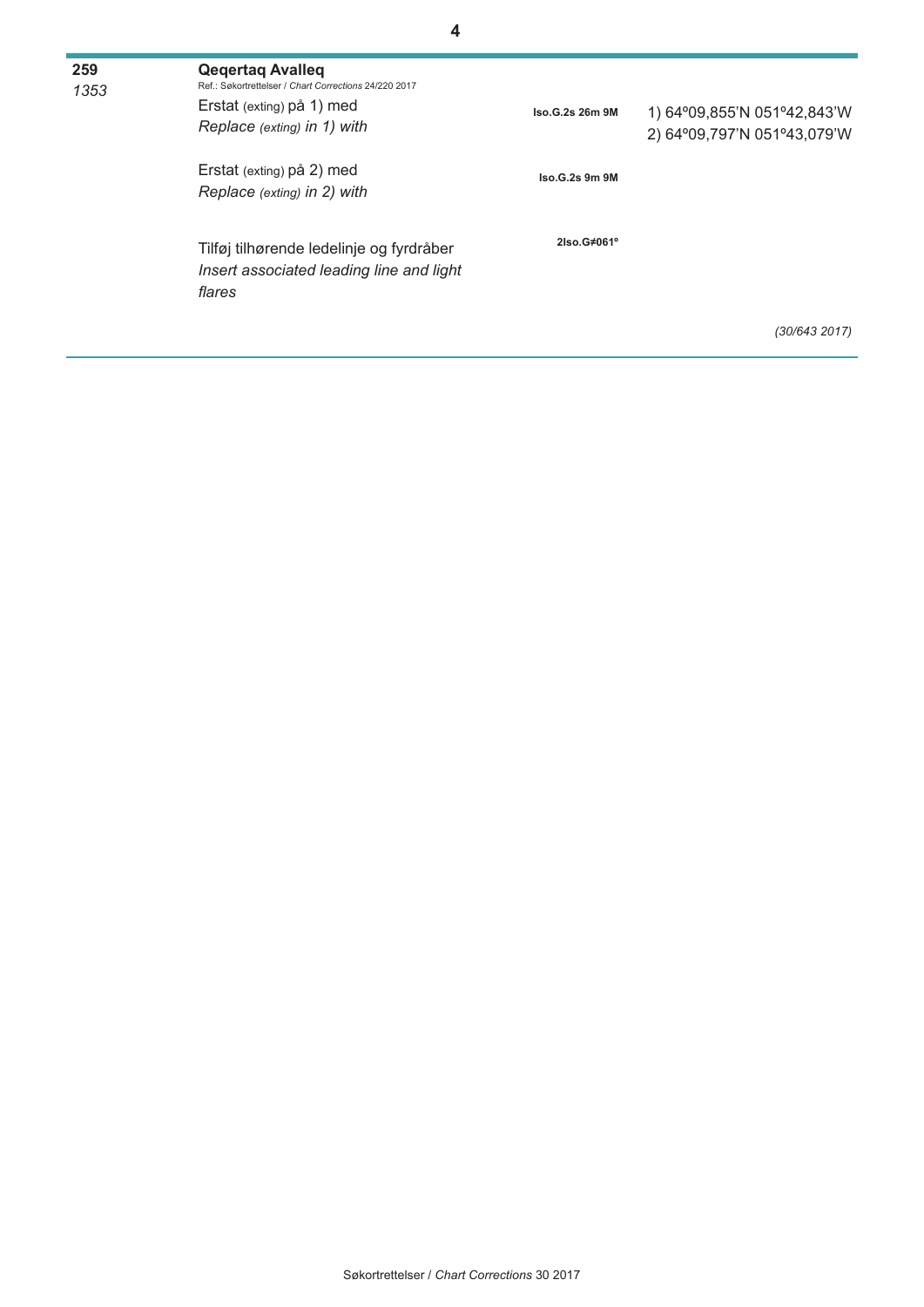# **HAVNEOPLYSNINGER**

# *[www.danskehavnelods.dk](http://www.danskehavnelods.dk/)*

| Egernsundbroen                               | <b>Lemvig Marina</b>     |
|----------------------------------------------|--------------------------|
| Afsnittet Åbningstider er opdateret.         | Plan er opdateret.       |
| (SFS 6. og Sønderborg Kommune 24. juli 2017) | (2/105 2015)             |
| <b>Hadersley Havn</b>                        | Nordjyllandsværkets Havn |
| Anmærkning er tilføjet.                      | Anmærkning er tilføjet.  |
| (30/647 2017)                                | (30/650 2017)            |
| Kong Christian X's Bro                       | Aalborg Havn             |
| Afsnittet Åbningstider er opdateret.         | Anmærkning er tilføjet.  |
| (SFS 6. og Sønderborg Kommune 24. juli 2017) | (30/648 2017)            |

# *www.gronlandskehavnlods.dk*

**Nuuk (Godthåb)**  Anmærkning er udtaget.

*(30/643 2017)*